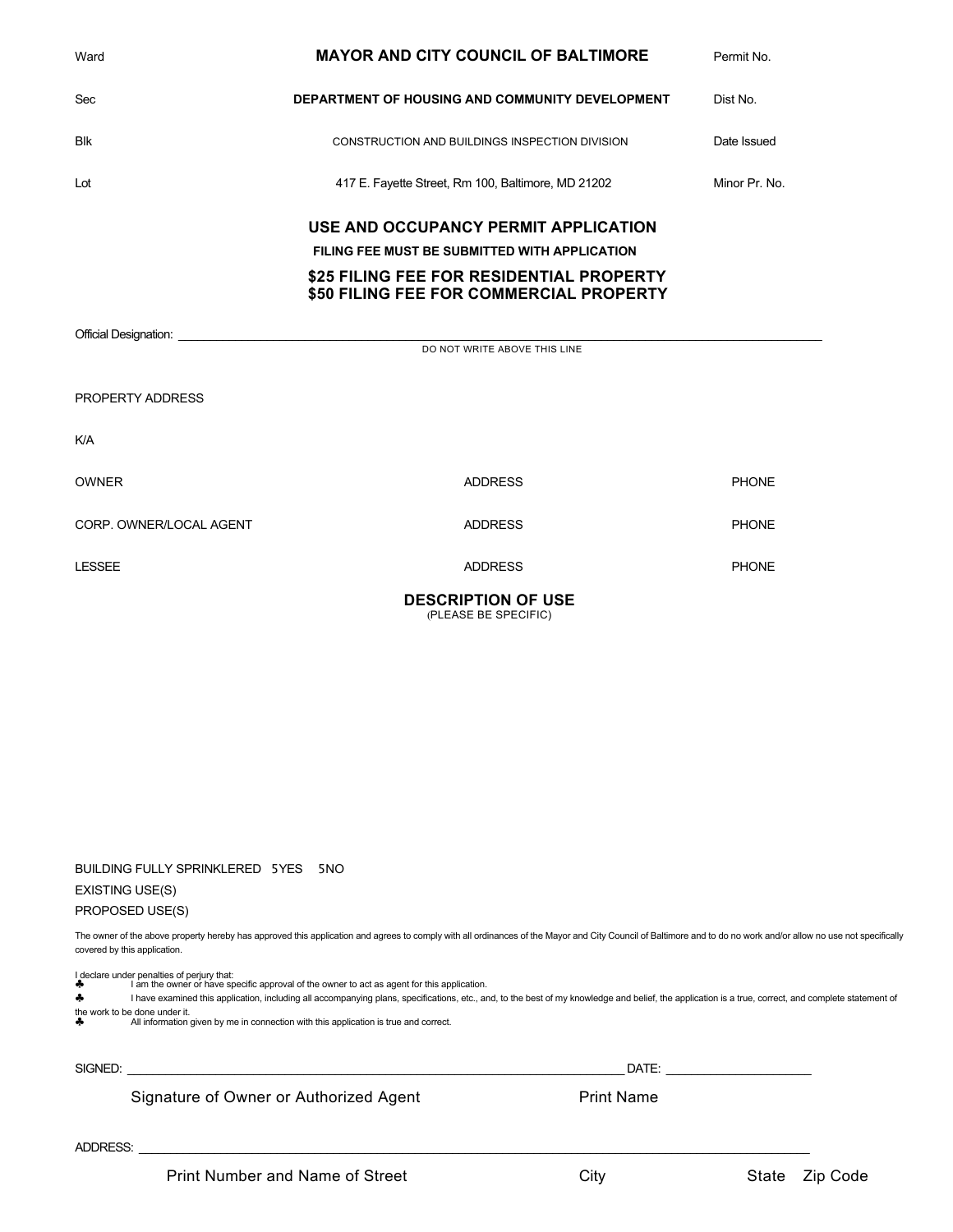## E-MAIL ADDRESS:

|                                             | <b>DEPARTMENT</b>                | <b>DATE</b> | APPROVED BY | <b>DISAPPROVED</b> | AREA/PLANNER OR NOTE |
|---------------------------------------------|----------------------------------|-------------|-------------|--------------------|----------------------|
| DEPT.<br>OF<br>PLANNI<br>${\sf NG}$         |                                  |             |             |                    |                      |
|                                             | <b>COMMERCIAL REVITALIZATION</b> |             |             |                    |                      |
|                                             | BALTIMORE DEVELOPMENT CORP.      |             |             |                    |                      |
| <b>FIRE</b><br><b>DEPAR</b><br><b>TMENT</b> |                                  |             |             |                    |                      |
|                                             | HEALTH DEPARTMENT                |             |             |                    |                      |
|                                             | <b>HOUSING INSPECTION</b>        |             |             |                    |                      |
|                                             |                                  |             |             |                    |                      |

FEES

| <b>PERMIT FEE</b> |  |
|-------------------|--|
| 5% TAX            |  |
| <b>FILING FEE</b> |  |
| <b>TOTAL \$</b>   |  |